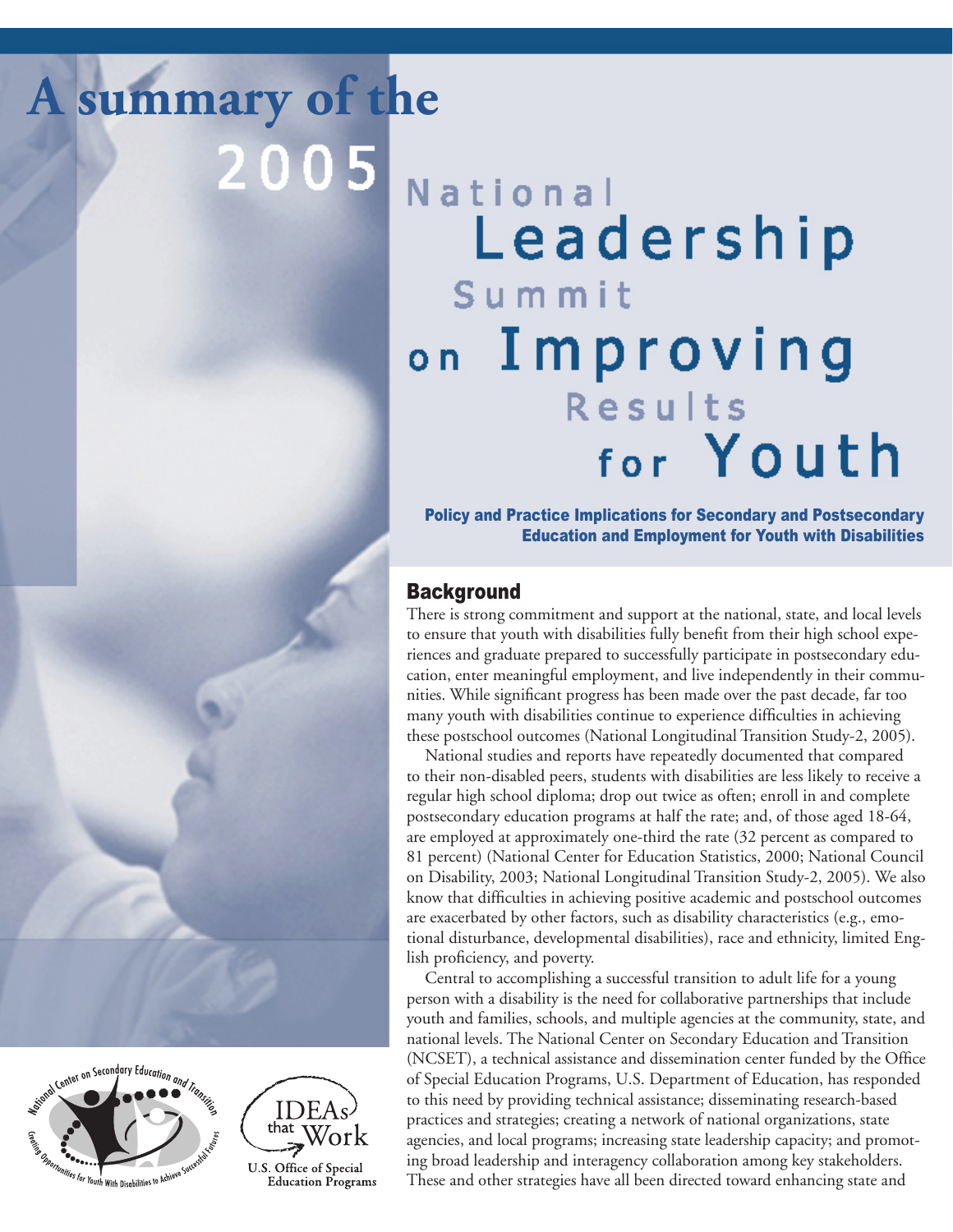local capacity to improve academic and postschool results for youth with disabilities and their families.

### Overview of the Summit

NCSET hosted the first *National Leadership Summit on Improving Results for Youth* in September 2003. More than 250 state agency leaders, policymakers, families, youth, and professionals representing general education, special education, career and technical education, postsecondary education, workforce development, vocational rehabilitation, and other agencies participated. A total of 42 teams representing 40 states, Pacific Rim entities, and the U.S. Bureau of Indian Affairs attended. The purpose of the two-day event was to build state leadership capacity to develop results-driven state systems focused on achieving desired academic and postschool outcomes for youth with disabilities.

In an effort to continue to support state and local improvement activities, NCSET, in partnership with 23 federal agencies and national organizations, hosted a second *National Leadership Summit* in Washington, DC on June 14-15, 2005. This Summit brought together more than 500 individuals participating on 50 teams representing 46 states, the District of Columbia, the U.S. Virgin Islands, Pacific Rim entities, and the U.S. Bureau of Indian Affairs. Most of these teams also participated in the 2003 Summit. Teams averaged eight members and represented a broad range of state agencies and personnel representing general education, special education, career and technical education, postsecondary education, workforce development, and other interests. Youth and families also were significantly represented not only on the leadership teams, but also as presenters and content experts.

The leadership teams met to initiate action plans or to further develop their action plans from the 2003 Summit. The process for developing the action plans was organized around the recently released *National Standards for Secondary Education and Transition for All Youth* (2005), developed by the National Alliance for Secondary Education and Transition (NASET) – a voluntary group of more than 40 national organizations representing general education, special education, career and technical education, youth development, postsecondary education, workforce development, and families. NASET was formed in November 2003 to help NCSET identify and build consensus on a set of research-based standards and indicators that reflect quality education for *all* youth. NCSET has facilitated the work of NASET since its inception, and the resulting standards and indicators are critical to NCSET's high quality technical assistance to states.

The NASET standards and quality indicators reflect practices that are necessary to create quality secondary education and transition experiences for all youth. They were designed to guide state and local administrators and practitioners responsible for planning and implementing comprehensive transition systems for youth, ultimately becoming a catalyst for constructive change in transition practices and policies nationwide. The NASET standards and quality indicators were used by the leadership teams: (a) to conduct a self-assessment and identify high-priority areas in need of improvement prior to attending the Summit, and (b) as a strategy to support the development of individual team action plans focused on the improvement of secondary education and transition services.

Featuring powerful technical assistance strategies, the National Leadership Summit provided an unparalleled opportunity for leadership teams to engage in substantive dialogue and strategic planning. With support from highly-skilled facilitators and consultation from nationallyrecognized experts, empowered teams engaged in planning that was described by participants as "breakthrough opportunities" that couldn't have occurred in their home states.

"The Summit did not just provide information but offered us guidance and leadership in our planning. NCSET recognizes that states have capacity and creates opportunities for us to mobilize into action." — David Sienko, Education Specialist, Rhode Island Department of Elementary and

Secondary Education; UCE/Rhode Island College

#### What We Learned

 $\overline{\phantom{a}}$ 

During the 2005 Summit, each leadership team completed an action plan specifically focused on improving results for youth with disabilities. In these action plans, leadership teams were encouraged to: (a) identify a minimum of three priorities for improved secondary education and transition services; (b) develop three to five goal statements for each identified priority; and (c) identify the technical assistance needed to implement and sustain these actions within their state. Each leadership team submitted a completed action plan to NCSET's team at the close of the Summit.

Prior to participating in the 2005 Summit, the leadership teams completed a pre-Summit assessment. Like the action plan, the pre-Summit assessment was based on the NASET standards and quality indicators. The pre-Summit assessment was used to support team development, identify needs, set priorities, and prepare the team for the Summit action planning process.

Following the 2005 Summit, the action plans were reviewed and analyzed by NCSET staff to identify crossstate (national) priorities communicated by the leadership teams. The 2005 priorities were similar to those identified at the 2003 Summit. The areas of greated concern to states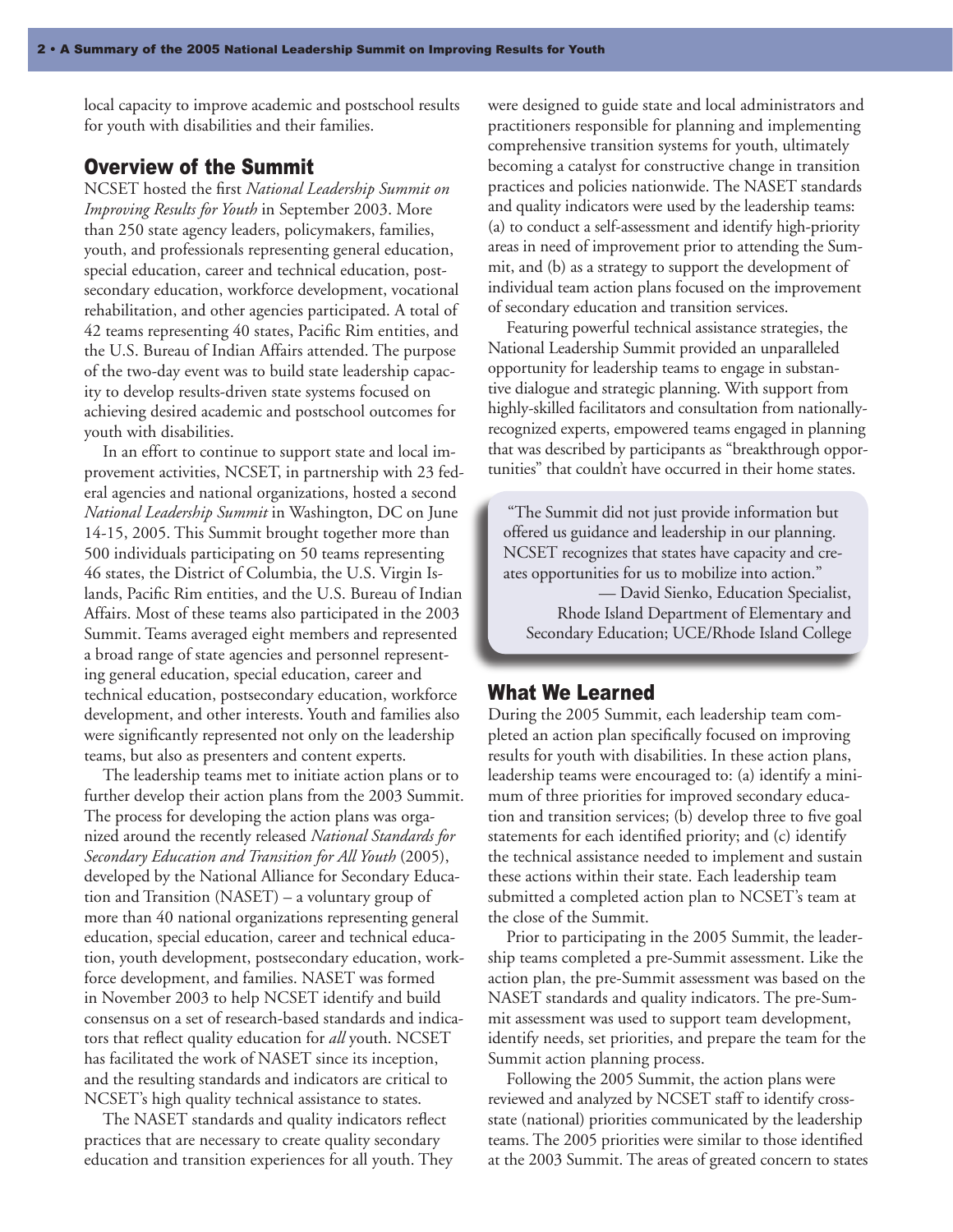fall into three broad categories: (a) building state-level infrastructure; (b) improving programs and services; and (c) supporting youth and families. The analysis of the leadership team action plans revealed that collecting, reporting, and using outcome data to improve state-level infrastructure, programs, and services were of strongest concern to team leaders, and that data collection, data use, and data sharing were necessary across agencies and states to improve services for graduation, employment, postsecondary enrollment and completion, and career preparation. The plans also noted that data collection should inform professional development activities at the state level.

Similar to the findings that emerged from the 2003 Summit, the teams continue to stress the importance of developing collaborative relationships and aligning programs with broader education and workforce reforms so that all youth have access to opportunities that support successful academic, occupational, and social outcomes. In particular, strategies identified in the 2005 Summit action plans included support for interagency agreements, training to map and align existing community resources,

and expanded opportunities to participate in leadership development and training focused on facilitating and managing interagency teams at the state, regional, and local levels. Professional development was another high priority for the leadership teams. In particular, the teams called for additional professional development opportunities for administrative staff as well as relevant and accessible information and trainings for families and youth.

Two new priority areas emerged from the 2005 data. Within the broad theme of Programs and Services, states reported the need to connect and align special education with general education high school reform initiatives. Several action plans identified the Career Academies, the President's *High School Intervention Initiative*, and the National Governors Association's *Redesigning the American High School* initiative as important to explore.

Figures 1-3 identify and compare the three major themes and priority areas identified at the 2003 and 2005 Summits. Table 1 (see page 6) provides an additional view of the priorities in relation to specific issues identified by the leadership teams.

## *Figure 1.* Comparison of 2003 and 2005 Leadership Team Priorities



# STATE-LEVEL INFRASTRUCTURE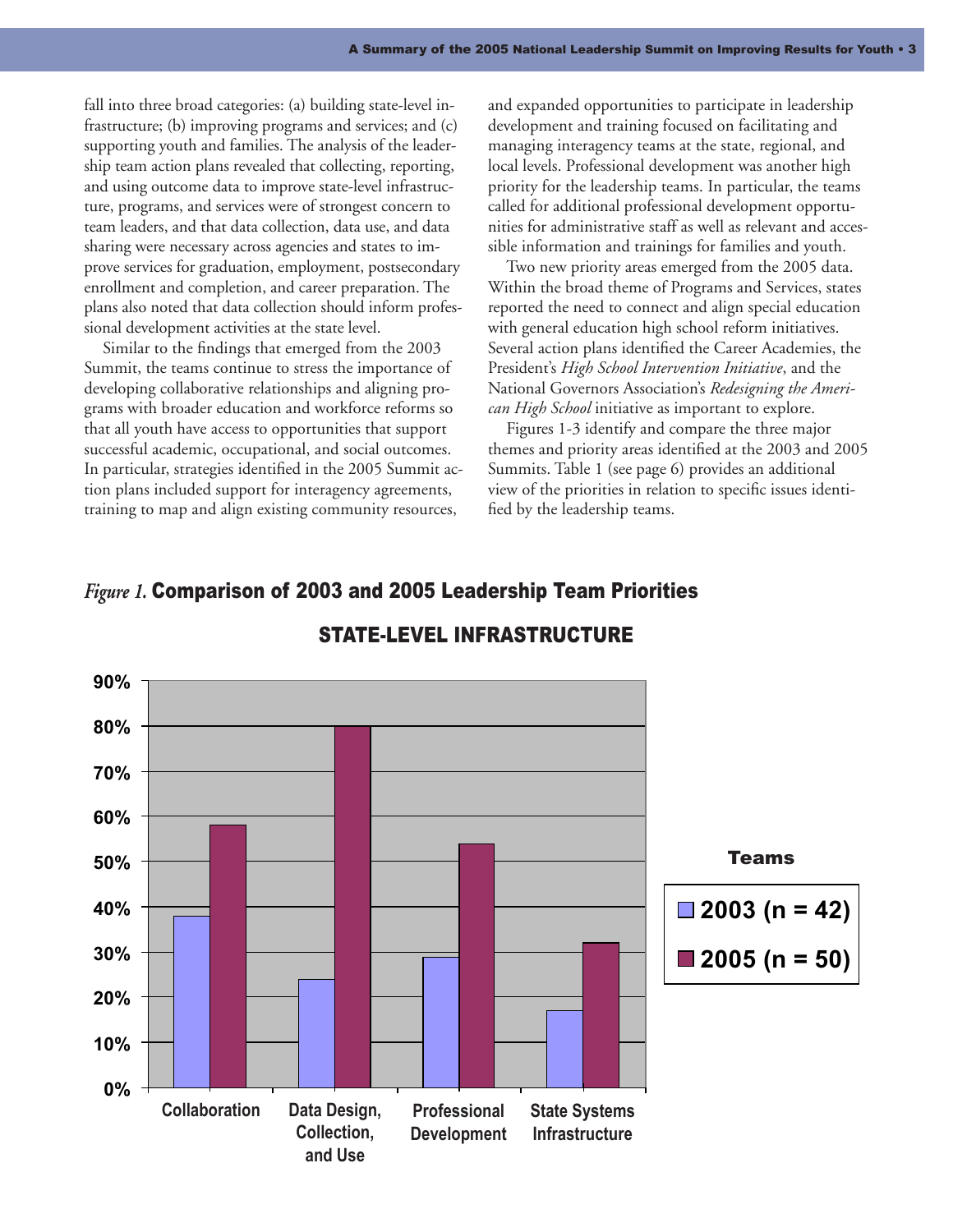# *Figure 2.* Comparison of 2003 and 2005 Leadership Team Priorities



## PROGRAM AND SERVICE ISSUES

#### **Discussion**

The analysis of the leadership team action plans revealed that collecting, reporting, and using academic and postschool outcome data to improve programs and services were the highest priority and need for further development across states. The action plans also documented the importance of using these data to inform professional development programs, to guide the creation of interagency agreements and the coordination of services, and to develop state and local policies. Data system compatibility and the capacity to share data across agencies within states continue to be a concern.

Youth development and youth leadership also emerged as a new priority content area within the theme of Youth and Family. In particular, the leadership teams indicated the need to expand youth involvement and participation in state and local planning and decision-making. At the Summit, several states decided to start including youth representatives on their state interagency teams.

#### Implications

Federal education policy, coupled with high school reform initiatives, is intended to hold high schools accountable for teaching all students, improve teacher quality, restructure schools to support student learning, provide effective interventions for those students who are not learning at grade level, and promote collaborative relationships to improve school and postschool results for all youth. The priorities identified during the Summit align with these important initiatives. The U.S. Department of Education, NCSET, and other national technical assistance providers must continue their work with states to build leadership and the capacity for more effective results-driven systems. Based on the analysis of the leadership teams' action plans and feedback from attendees, NCSET identified the following essential components for improving state and local systems:

*Develop new and expand existing technical assistance strategies to effectively improve secondary*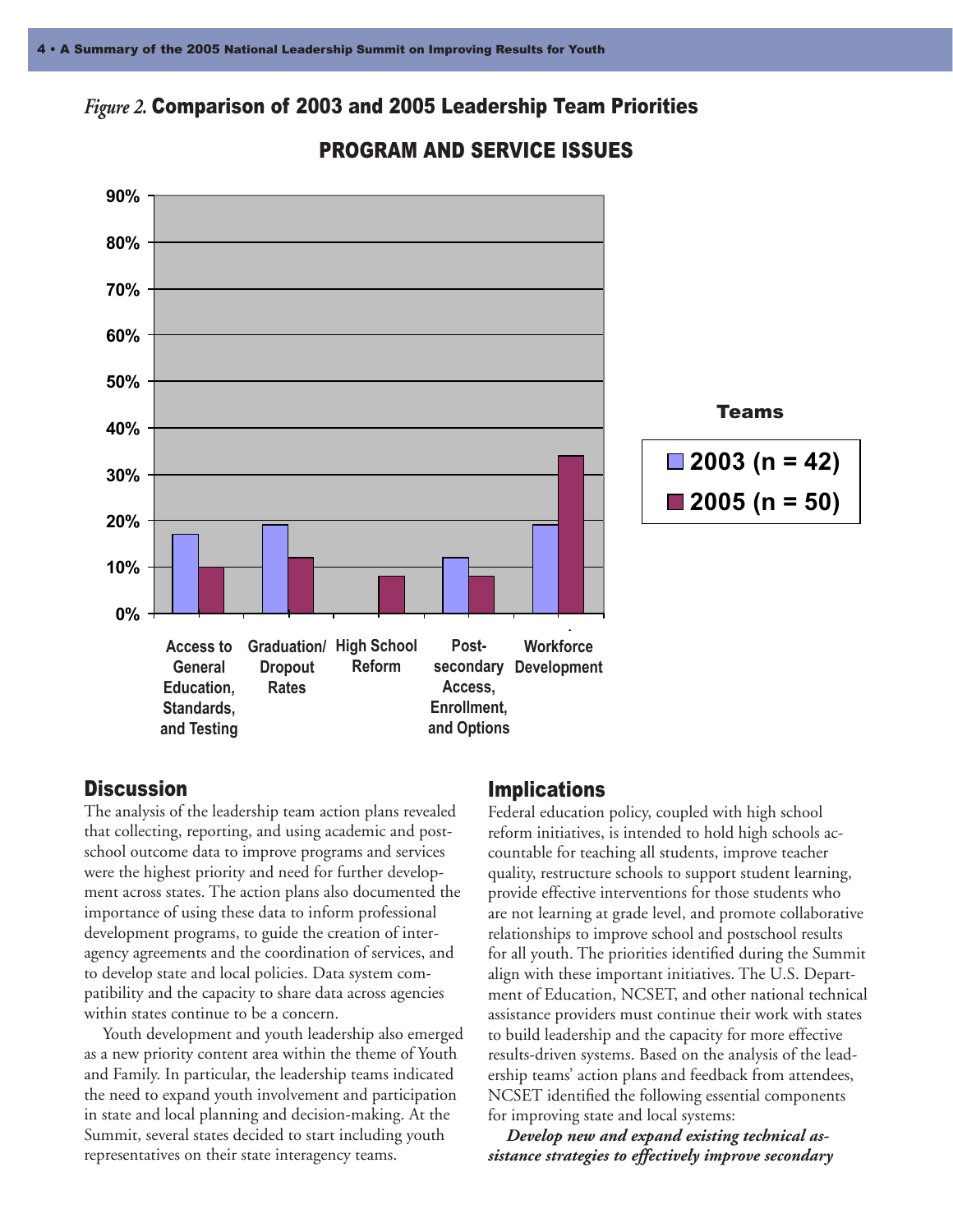*transition services and practices, specifically in the high priority areas of: (a) academic and postschool data collection and use; (b) interagency collaboration and planning; (c) professional development; (d) access to workforce development services and employment opportunities; (e) youth development and youth leadership programs; and (f) inclusion of students with disabilities in current and emerging high school reform initiatives*. These represent the highest priority needs for action identified by the 50 leadership teams participating in the Summit. Technical assistance, training, and dissemination of research-based practices on these priority areas are necessary to support state and local improvements and to inform policies and practices.

*Continue to engage in comprehensive interagency strategies that promote joint planning and delivery of services at all levels (federal, state, and local).* The Summit brought together cross-agency state teams representing a broad range of perspectives on secondary education, transition, and workforce development. Each team was shaped to meet their state's unique priority issues. In addition, twenty-three federal agencies and national organizations were engaged in planning and conducting the 2005 Summit. By modeling interagency collaboration

in planning and implementing this groundbreaking event, the Summit served as an important demonstration of the type and level of interagency collaboration states are being expected to achieve in addressing the secondary education and transition needs of youth with disabilities.

*Assist states in adopting and using the national standards on secondary education and transition for planning and monitoring purposes.* The NASET national standards and quality indicators served as the organizing framework and structure for identifying state needs, setting priorities, and developing goals and action plans for all teams participating in the 2005 Summit. Since the Summit, several states have demonstrated an interest in using the national standards and indicators as part of their state improvement planning and monitoring processes. As result, technical assistance strategies are being designed for states as they use the NASET standards for planning and other improvement activities. It is imperative that states receive the technical assistance needed to implement the national standards and quality indicators in their states and local districts.

*Ensure students with disabilities have access to and participate in current and emerging high school reform initiatives.* High school reform initiatives emerged as a

## *Figure 3.* Comparison of 2003 and 2005 Leadership Team Priorities



#### YOUTH AND FAMILY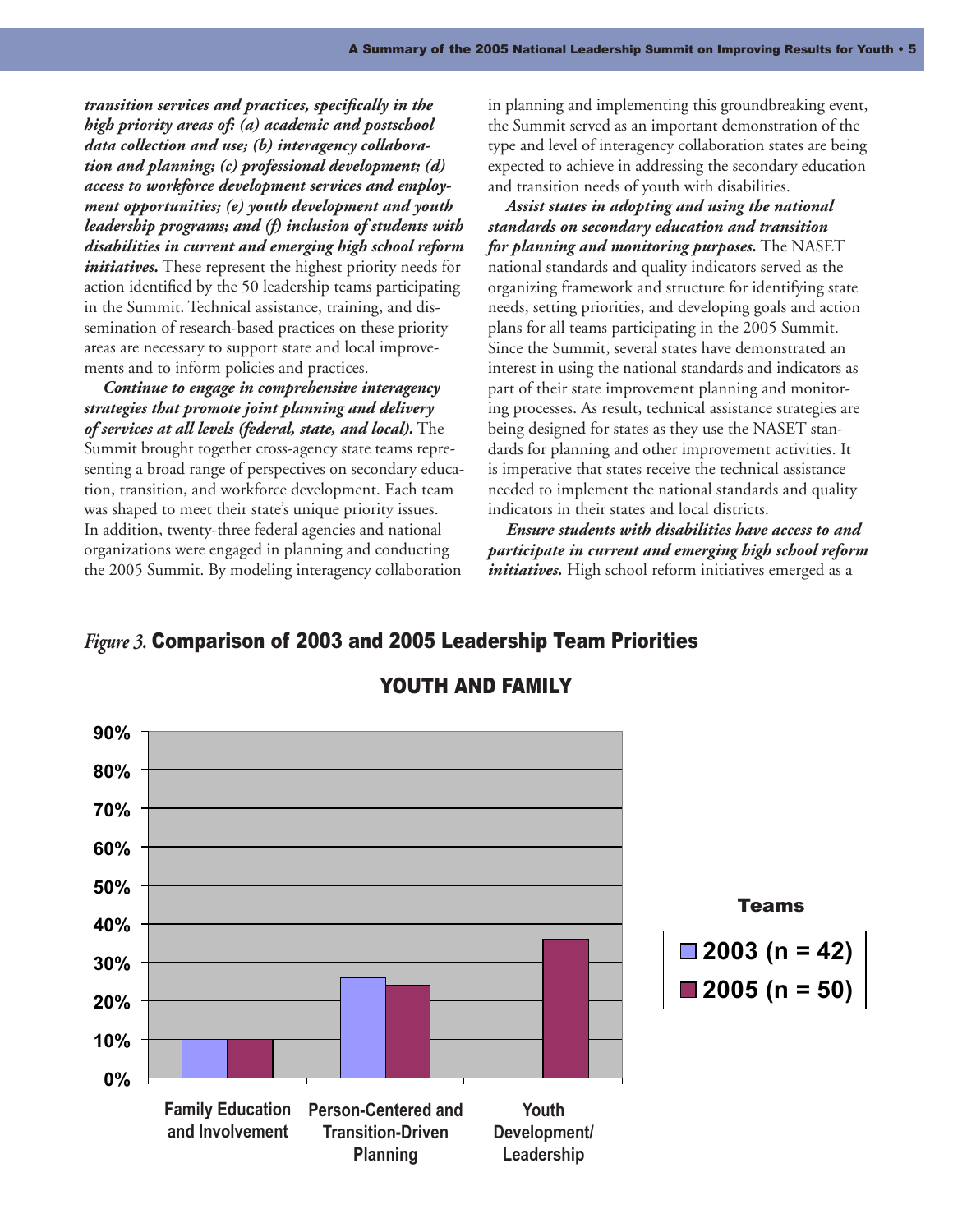new trend at the 2005 Summit. States indicated a need and an interest to learn more about and connect with emerging high school reform initiatives; therefore, opportunities to gain information and implement practices on reform initiatives need to be available.

*Involve youth and families in state and local planning and improvement efforts.* A significant increase in youth and family participation from the 2003 to the 2005 Summit was noted. Several leadership teams reported that they will continue to involve youth and family representatives on their planning teams following the Summit in order to better inform planning and decision making efforts at the state and local level. NCSET will continue to work with parent training and information centers to fully inform and engage families.

*Develop and implement high-quality professional development opportunities that are consistent with evidence-based research.* Professional development continues to be an area of concern to states. They suggest that collaborative staff development programs need to be promoted, including cross-training, train-the-trainer,

team-building, and other approaches involving collaborative relationships between state and local agencies, institutions of higher education, parent centers, and consumer and advocacy organizations. Additionally, a variety of methods are needed to promote collaboration and coordination between general education and special education in transition planning and programming.

*Continue to offer strategies, like the National Leadership Summit, for strengthening state capacity and building communication networks among state leaders on critical secondary education and transition issues and challenges.* The leadership teams overwhelmingly indicated that the 2003 and 2005 National Leadership Summits provided critical and important opportunities for them to communicate, collaborate, network, and share information and strategies. Particularly, states valued the time to plan and meet with experts representing diverse content areas of interest to them. State agency personnel expressed a high level of interest in continuing their participation in these events.

| <b>Category</b>                               | <b>State Team Priorities</b>                                                                                                                                                                                                                                                                                                                                                                                                                                                                                                  |
|-----------------------------------------------|-------------------------------------------------------------------------------------------------------------------------------------------------------------------------------------------------------------------------------------------------------------------------------------------------------------------------------------------------------------------------------------------------------------------------------------------------------------------------------------------------------------------------------|
| <b>STATE-LEVEL INFRASTRUCTURE</b>             |                                                                                                                                                                                                                                                                                                                                                                                                                                                                                                                               |
| Collaboration                                 | · Promoting and supporting the use of evidence-based practices<br>• Creating an interagency system for continuous improvement<br>· Decrease fragmentation/collaborate with agencies to align missions, policies, procedures,<br>data, and resources<br>• Create statewide newsletter through interagency collaboration<br>· Increase number of interagency transition councils<br>· Implement cross training amongst agencies<br>• Develop system to improve resource mapping<br>· Examine viability of resource mapping      |
| Data Design,<br>Collection, and<br><b>Use</b> | • Create effective new data collection systems<br>• Improve/modify existing data collection systems<br>· Determining quality of data<br>· Collect data on postschool outcomes<br>· Data-driven decision making<br>· Develop data sharing system<br>· Identify strengths/weaknesses of existing data collection models<br>· Collect best practices data                                                                                                                                                                        |
| Professional<br>Development                   | • Professional development to all stakeholders regarding transition issues/services<br>· Provide professional development on youth leadership/development issues<br>· Create a system to distribute professional development materials to stakeholders (web<br>casts, teleconferences, web seminars)<br>• Open professional trainings to families<br>· Create professional development tools though the establishment of partnerships with<br>community stakeholders<br>• Effective preservice and inservice teacher training |

### *Table 1.* Priorities Identified by State Teams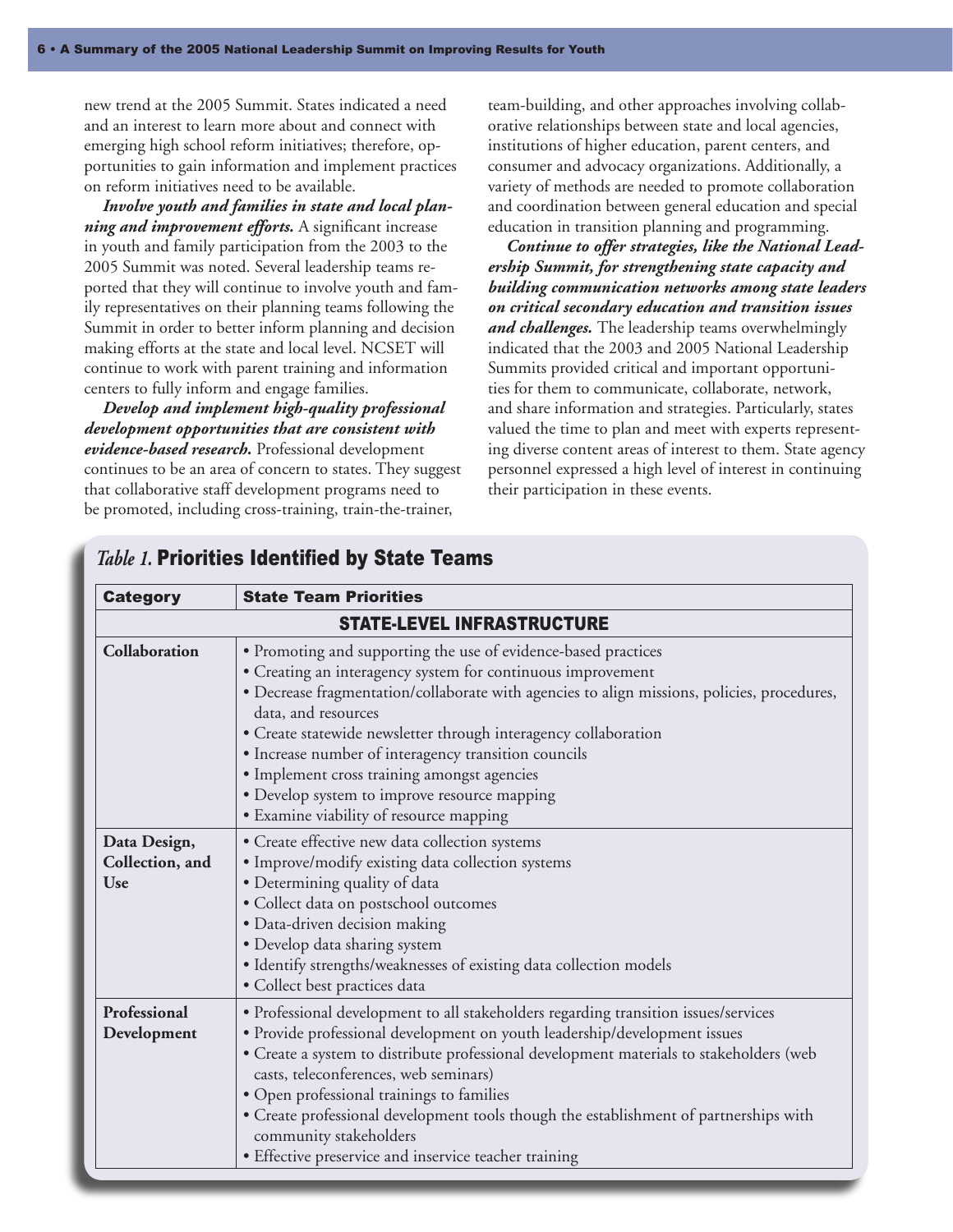| <b>Category</b>                                                            | <b>State Team Priorities</b>                                                                                                                                                                                                                                                                                                                                                                                                                  |  |
|----------------------------------------------------------------------------|-----------------------------------------------------------------------------------------------------------------------------------------------------------------------------------------------------------------------------------------------------------------------------------------------------------------------------------------------------------------------------------------------------------------------------------------------|--|
| <b>STATE-LEVEL INFRASTRUCTURE (Continued)</b>                              |                                                                                                                                                                                                                                                                                                                                                                                                                                               |  |
| <b>State Systems</b><br>Infrastructure                                     | • Strengthen state-level transition planning teams<br>• Increase the ratio of transition planning teams to school districts served<br>· Coordinate interagency priorities around transition policy<br>• Alignment and integration of agencies, resources and services                                                                                                                                                                         |  |
| <b>PROGRAM AND SERVICE ISSUES</b>                                          |                                                                                                                                                                                                                                                                                                                                                                                                                                               |  |
| <b>Access to General</b><br>Education,<br>Standards, and<br><b>Testing</b> | · Integrate general education and special education classroom transition strategies<br>• Develop appropriate learning interventions for all students<br>· Diploma options                                                                                                                                                                                                                                                                     |  |
| Graduation/<br><b>Dropout Rates</b>                                        | · Improve graduation rate and decrease dropout rate                                                                                                                                                                                                                                                                                                                                                                                           |  |
| <b>High School</b><br><b>Reform</b>                                        | · Create universal assessments across school districts<br>• Increase math and reading supports for struggling students<br>· Collect information on Career Academies                                                                                                                                                                                                                                                                           |  |
| Postsecondary<br>Access,<br>Enrollment, and<br>Options                     | • Align state accountability systems to better prepare students for successful<br>postsecondary education experiences<br>· Increase student access to core curriculum<br>• Expand postsecondary options                                                                                                                                                                                                                                       |  |
| Workforce<br>Development                                                   | · Investigate how technology can enhance career preparation activities<br>• Increase access to career preparatory programs<br>· Increase postsecondary employment/education options for students<br>· Engage employers in career preparatory programs<br>· Align career preparatory programs across districts                                                                                                                                 |  |
| <b>YOUTH AND FAMILY</b>                                                    |                                                                                                                                                                                                                                                                                                                                                                                                                                               |  |
| <b>Family Education</b><br>and Involvement                                 | • Increase youth and family involvement<br>· Technical Assistance for students and families                                                                                                                                                                                                                                                                                                                                                   |  |
| <b>Person-Centered</b><br>and<br><b>Transition-Driven</b><br>Planning      | • Encourage self-sufficiency through person centered planning<br>• Increased independent learning<br>• Improved transition services and planning<br>• Advocacy and self-determination training for students, families, and agencies<br>• Increase students role in development of IEP<br>• Agencies connect students to programs, services, accommodations, and supports based<br>upon person-centered planning<br>· Student-focused outcomes |  |
| Youth<br>Development/<br>Leadership                                        | • Design a network of state and local youth leadership skills development opportunities<br>• Increase information available to youth<br>• Increase youth awareness of their own strengths and future goals<br>• Identify schools that are successful in implementing student-led IEP meetings                                                                                                                                                 |  |